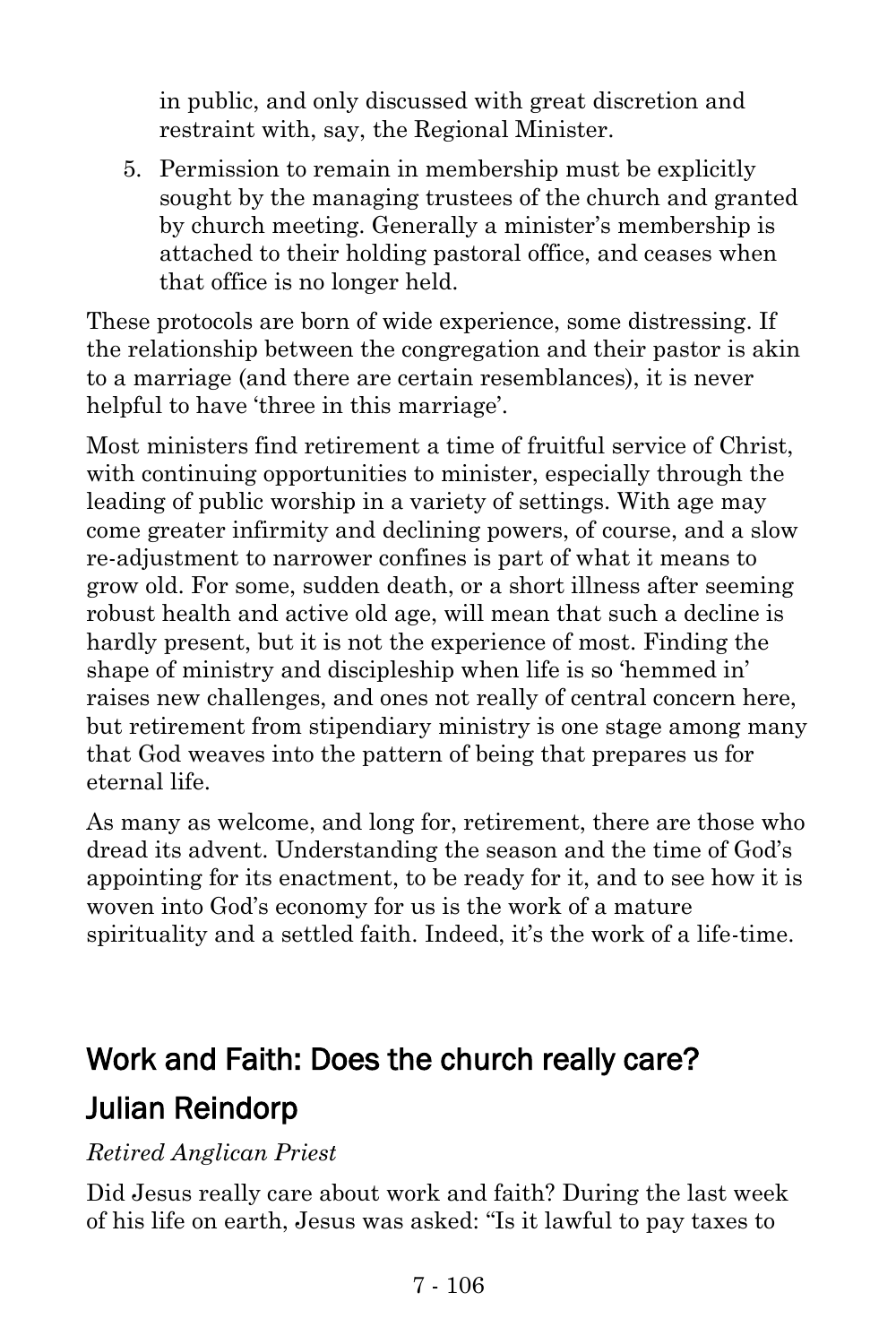Caesar or not?" And he replies: "Give to God what is God's and to Caesar what is Caesar's" (Mark 12.13, 14). Everyone present knew the answer to the question. For all Jews the answer was simple – what is God's is the whole of life, and Caesar is nowhere. All Jesus' listeners knew that, as did the Chief Priests and Pharisees, but they could not say that publicly with the representatives of the occupying power around. Just to rub in the point, Jesus says to his questioners: "Show me the coin". He meant the one used for paying the tax, and they have to handle it, get it out of their pockets, and in the process makes themselves ritually unclean.

## **Jesus, the prophetic tradition, God's concern for the whole of life**

What both Jewish and Christians scholars agree about is that Jesus was part of the great prophetic tradition, which speaks about God's concern for the whole of life – including public policy about asylum seekers, housing provision (Amos), how the poor are treated (Amos 8.4) corruption in commercial dealings, as well the nation's foreign policy. Amos summarizes God's concerns: "Let justice flow like a stream and righteousness like a river that never goes dry" (Amos 5.24).

Prayer and worship was a seven day a week business and involved the whole of life in the prophetic tradition. If there is any doubt about Jesus understanding of God's concerns and God's kingdom, just look at the parables. Almost all his illustrations about the kingdom of God at work are about people's working lives and the local economy - farmers and fishermen, day labourers and tax collectors, money lenders and soldiers, shepherds and teachers, lawyers and judges, tenants and landowners – and all this at a time of great unemployment (as the parable of the labourers suggests).

## **What have we done to this vision of the kingdom of God at work?**

So often we ministers have unintentionally made the church – and particularly our church, our team – the centre of God's universe, and the absorber of lay people's time. Has our preaching, our ministerial priorities reflected the kingdom of God *at work?* I always remember the words of Geoffrey Studdert Kennedy, better known as First World War army chaplain 'Woodbine Willie': "If our finding God in churches leads to our losing him in factories, it were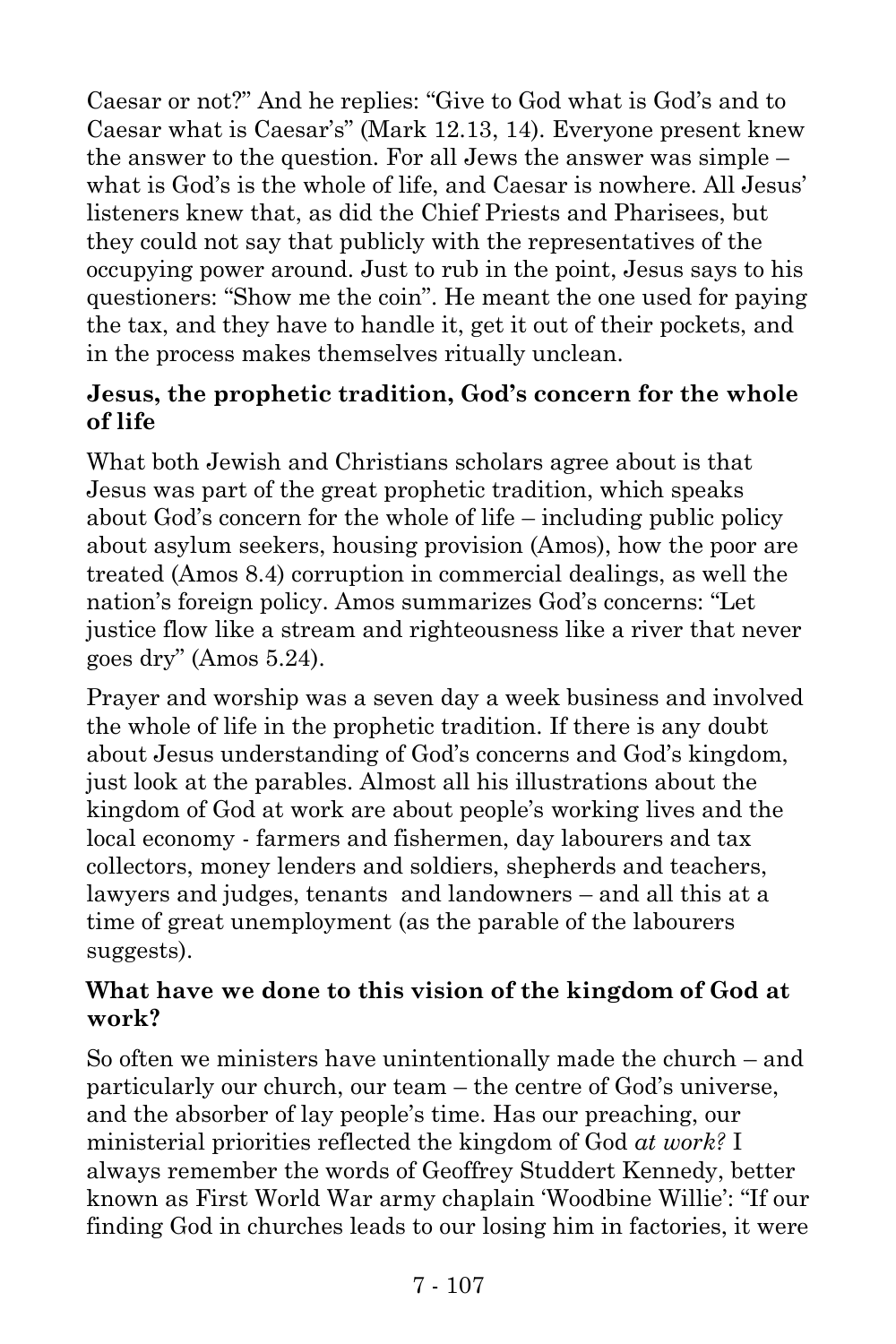better to tear down the churches, for God must hate the sight of them." And a famous 19th century East End priest proclaimed: "I believe in good drains because I believe in the incarnation".

# **God on Monday**

First, leading worship in various Anglican churches, the prayers start with the church, our archbishop, our bishops, often the local clergy, sometimes the Queen, the local community, those who suffer, and the communion of saints – these are the topics suggested in *Common Worship*. There is hardly ever any mention of people at work, but that is where so much of people's lives are spent – work, paid and unpaid. What has happened to the great proclamation: "God loves the world so much that he sent his Son". Surely we should start with prayers for God's world? Surely the church should come last? It is the body to equip people for God's working world. So often I feel visitors to our churches on Sundays must feel our concerns are so inward looking, so church centred.

Second, the church is ordaining almost as many self-supporting ministers as stipendiary, and listening to them, I am aware of how much they feel they are being used to 'fill the gap' in the preaching plan, rather than to 'mind the gap' between work and worship, to bring together peoples working concerns of which they have daily experience.

Third, how much do we know about the working world of our fellow worshippers? In the four team ministries I have served I have always run 'Christians at work groups'. These faith at work groups usually meet on a Saturday morning, 9.15 to 10.15, about 15 times a year, and each time one of the participants would share something of their working world - which may include their experience of unemployment. In my 'retirement parish', with my vicar's encouragement, we have started a 'faith at work' group. I have noticed that many of the people speaking have been known in that congregation for many years, but people have known virtually nothing about their working lives, which is quite an eye opener.

# **Where is the Holy Spirit at Work?**

My most depressing illustration about whether the church cares about faith at work is from a recent book, *The Holy Spirit in the world today*. It has a string of distinguished contributors including Rowan and Jane Williams, Jurgen Moltmann and Miroslav Volf, who has written a book about the spirituality of work.. So I read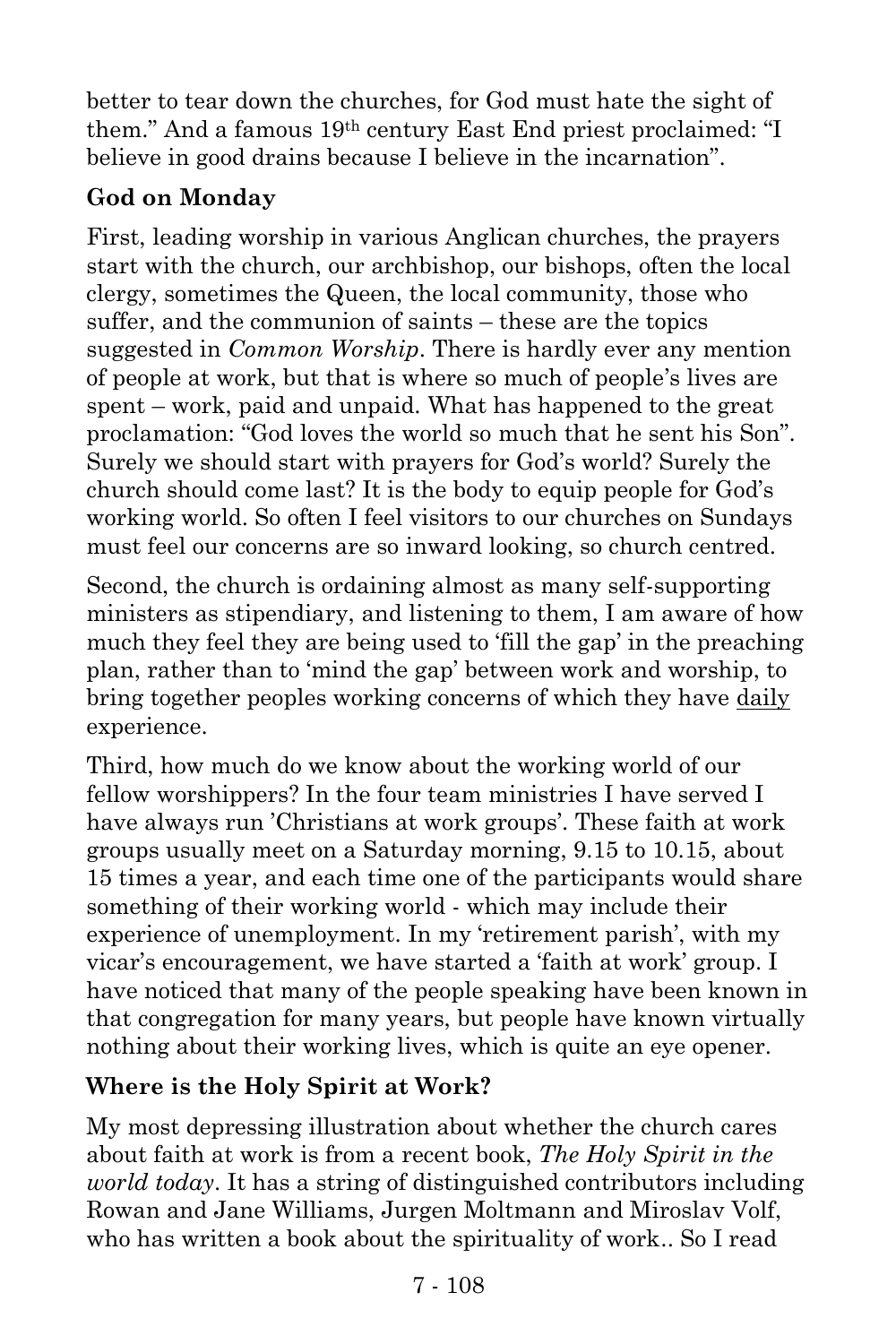looking out for their views about the Spirit *at work*. I found this paragraph by Jane Williams: **'**Remaking the world in the image of Jesus is not confined to the church; politicians may do it, bankers may do it, teachers, doctors and nurses, unemployed people, suffering people, dying people. But we Christians, exercising the discernment of the Holy Spirit, can see it and praise it." (172).There is only one other mention of work, almost on the book's last page: "pneumatology may well be a way that we might speak of God's actions in work and culture" (185).

So often the church gives the impression of not taking people's working lives seriously. It needs and uses people's skills in the church, but does not value enough, support, listen to people's experiences and the challenges they face at work.

# **Why doesn't the church care about people's working lives?**

For most of my 40 years of parish ministry I have run Christians at Work groups, listened to people talk about their working lives in church, and often late at night in their homes. Yet when it came to the credit crunch of 2008, I found myself asking what had I and my colleagues done to prepare people for what was happening? How had we failed to read the signs of the times? As one commentator put it, "sadly, much of our teaching has not engaged the core ideologies of our time, and has not given Christians the kind of theological tools necessary to begin to formulate a critique of the system of which they are a part. You can be a lawyer, never overcharge your client, never fiddle your expenses, but through your agility with the tax laws on behalf of a multinational mining corporation, you can be involved in the systematic impoverishment of a nation whose ore the company has extracted, but to whom almost no tax has been paid. Our teaching has helped people to operate honestly within the system, but failed to help people to think critically about the system." The structural questions are so often the key ones. Have we as preachers failed to ask the right questions, and to help others to ask the right questions. Bob Diamond, formerly of Barclays, was angry at the 14 traders who had rigged the Libor rate, but clearly felt little responsibility for the culture he had encouraged.

One feature I found most depressing about the St Paul's fiasco was that the St Pauls Institute (set up some years ago by Ed Newall, a priest and a former Oxford Economics lecturer) was beginning to ask the kind of questions of the City that the Occupy Movement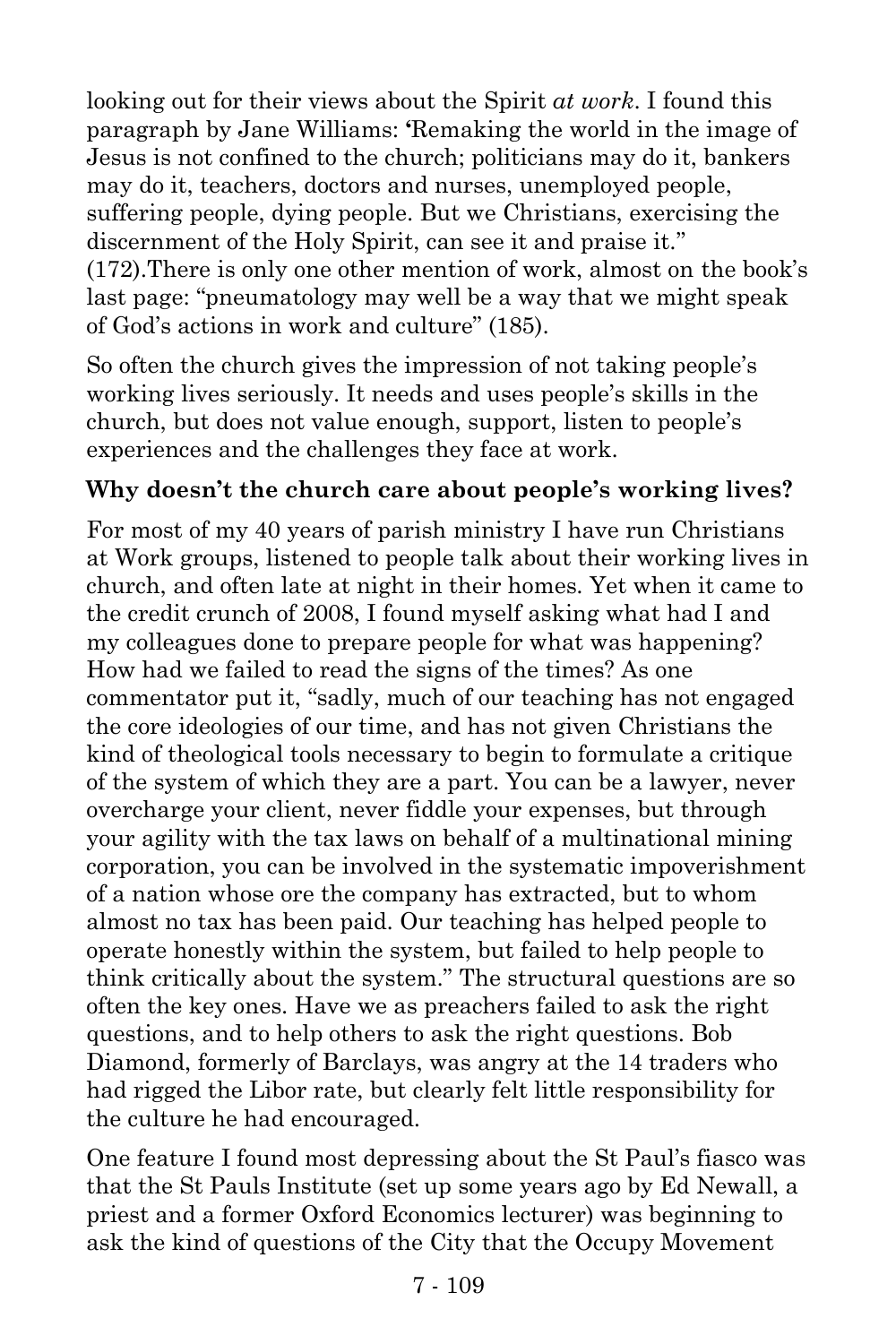was trying to ask from a worldwide perspective. In the process of this fiasco, Giles Fraser, one of the most gifted thinkers and communicators in the Church of England, resigned from a post that seemed ideally suited to his gifts, and with it his ability to raise some of the crucial questions the Occupy Movement was asking.

## **A bishop's letter makes a key point**

The most telling bishop's letter I have read was in 1993 by Peter Hall, when he was bishop of Woolwich: *"*Religious people are peculiarly unwilling to recognize that most choices are between greater or lesser evils. Because we believe in goodness and love as absolute values, we imagine that we can make choices in which such absolutes are open to us. They rarely are. They never worked for Jesus, who was born into a world to live out fully God's love for mankind. But even by being born, it led to other children in Bethlehem being slaughtered. His mission hurt his own family, for his mother it was like – a 'sharp sword'. If our Lord found that whatever course he chose to follow was going to hurt somebody, how can we his followers expect to be free from such consequences? The people with whom we need to share our faith certainly know they cannot avoid it. They feel condemned by a faith which suggests they can make choices untinged by evil. They know their hands are dirty and will go on being so. They need a Gospel that unflinchingly recognizes that."

## **The challenge of the incarnation.**

As Archbishop William Temple used to say "Christianity is the most material of the world's religions". At the heart of the Eucharist are the bread and wine, and as the offertory prayer says: "Blessed are you Lord God of all creation, through your goodness we have this bread and wine to offer, the work of human hands. They will become for us the bread of life and our spiritual drink". But how do we distinguish in daily life between what God has given us – the material world – and respond with thankfulness and generosity; and what has in fact become excess and greed, where consumerism and materialism have taken over? How often have we failed to be aware of the wider world and our responsibilities, and ignored the underlying questions posed by our working situation?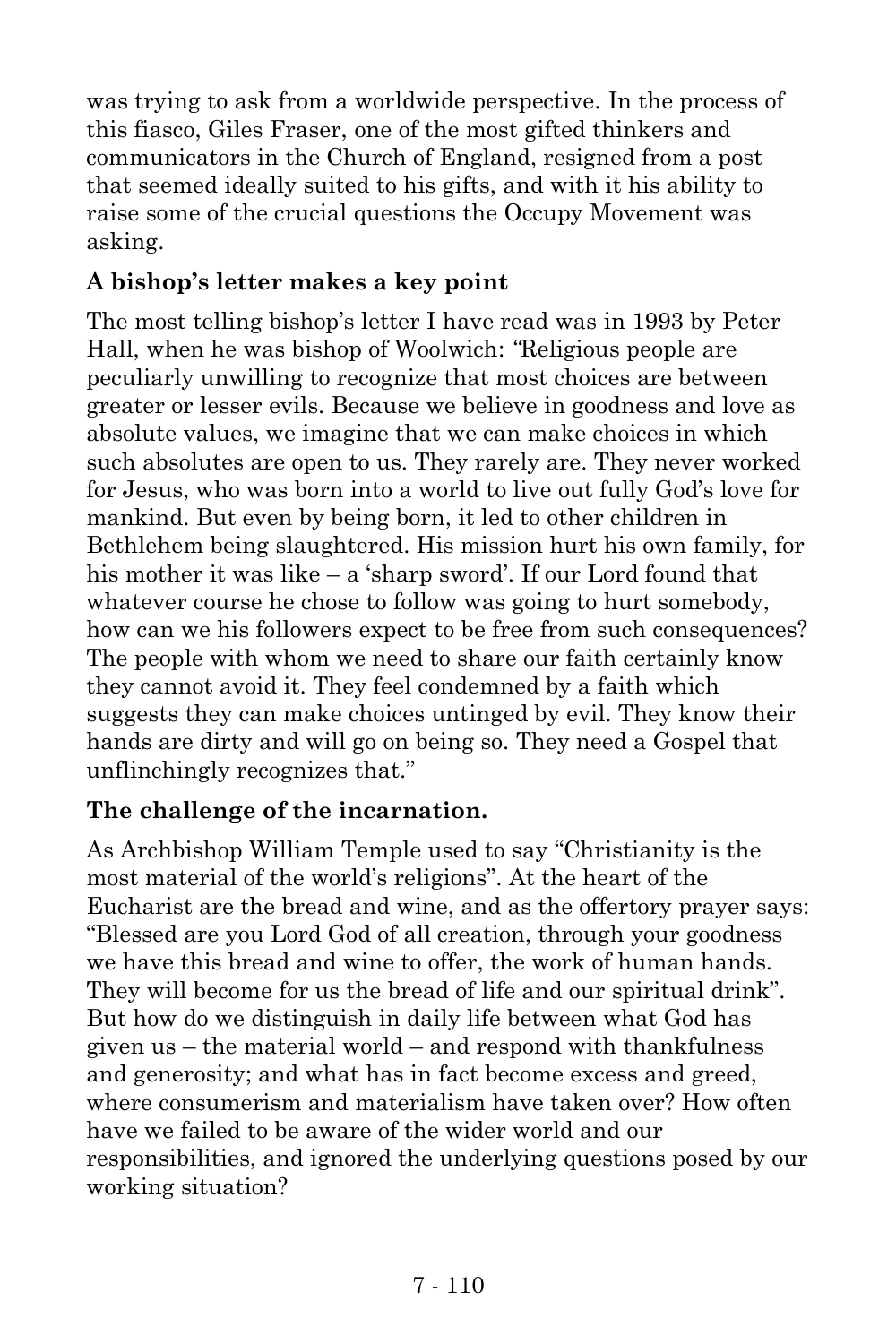These are difficult issues for Christians to disentangle, let alone anyone else. For instance, it is clear that, as a society, we find it much easier to cap the poor than to cap the rich. Despite my commitment to support Christians in their working lives, have I failed to ask those crucial questions about our underlying values, about what is driving us now? Then there is another question  $-\text{is}$ there something instinctive in us that wants to keep the different ends of the commuter line very separate – the world of work and the world of home? How difficult is it for us to see our daily work as our daily worship – to have a holistic view of life?

Whenever people say to me that they don't find it easy to be a Christian at work, I respond by asking whether it's easier to be Christian at home or at work. After a pause, they smile and say "perhaps at work – they don't know me so well."

#### **How can we make connections, share the pressures, encourage a vision?**

Do we ask people what sort of week have they had at work, paid or unpaid? Do we perhaps invite people to put on the altar a symbol of their work?

For many years I led an evening with lay readers in our diocese towards the end of their training. We would draw up a list of their pinch points at work – situations they found difficult. Then, as a group, we would try to find illustrations from the scriptures and from people's lives that spoke to their situation. What I found depressing from their feedback was that so often this was the first time they had been helped to make these connections, between their work and their faith.

## **How can we help people through the most challenging times of change – particularly unemployment?**

Charles Handy, in *The Future of Work* (1984) talked about the shifts from the 100,000 hour career to the 50,000 hour career. The idea behind the 100,000 hour career was that you would work 47 hours a week, for 47 weeks a year, for 47 years of your life. Handy said that, in the future, there would only be enough work for each person to have a 50,000 hour career. Nearly 30 years on, those in work seem to be working harder than ever, and unemployment looks as though it will go well past the three million mark.